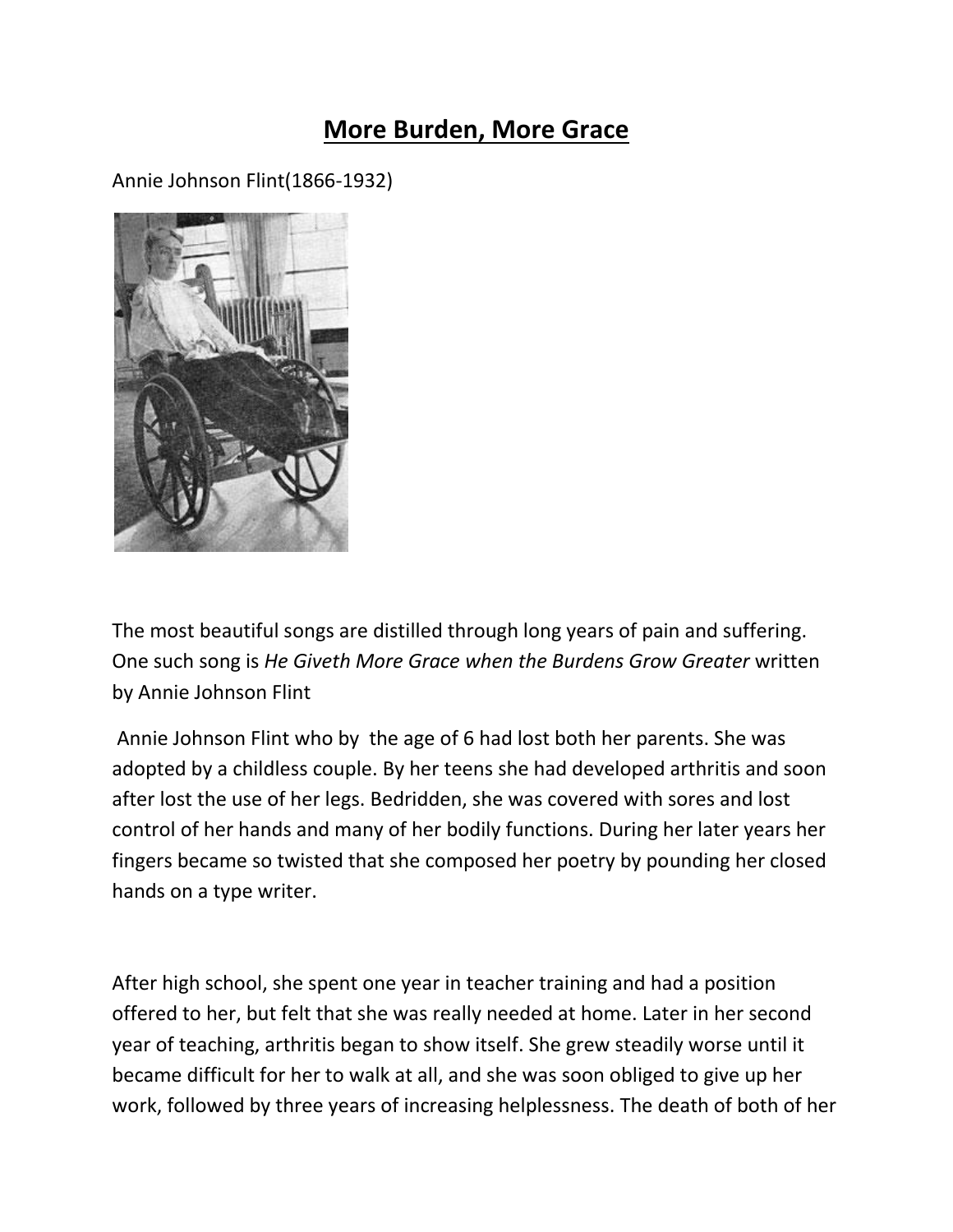adoptive parents within a few months of each other left Annie and her sister alone again. There was little money in the bank, and the twice-orphaned children had come to a real "Red Sea place" in their lives.

By and by her arthiritic condition continued to worsen and she slowly lost her mobility. One day her doctors from the Clifton Springs Sanitarium said — that henceforth she would be a helpless invalid. Her own parents had been taken from her in childhood, and her foster parents had both passed away. Her one sister was very frail and struggling to meet her own situation bravely. In later years, she always stated that her poems were born of the needs of others and not from her own need;

Bedridden, she was covered with sores and lost control of her hands and many of her bodily functions. During her later years her fingers became so twisted that she composed her poetry by pounding her closed hands on a type writer.

It is a great marvel how a lonely woman, with no financial support lived her whole life in a bed, yet could pen such glorious songs. Her songs had the grandeur of God's Sovereignty. Not one word of murmur or accusation. It is always surprising that people who suffer more, love God more. It is only those who suffer very less, launch a big offensive against God, when little things go wrong.

But here Annie was bedridden for the best part of her long 66 years of life on earth. She lost both her parents at 6, then lost her foster parents. She was incontinent. Someone had to care for her all the time. Yet in all this she could look past and behold the Glory of an awesome God. She had a glimpse into heaven through different eyes.

The glory of God is revealed in lonely caves and mountain tops. How true! For more of her life, check out <http://www.homemakerscorner.com/ajf-annie.htm>

This is the text of this song.

He giveth more grace as the burdens grow greater, He sendeth more strength as the labors increase, To added afflictions He addeth His mercy, To multiplied trials His multiplied peace.